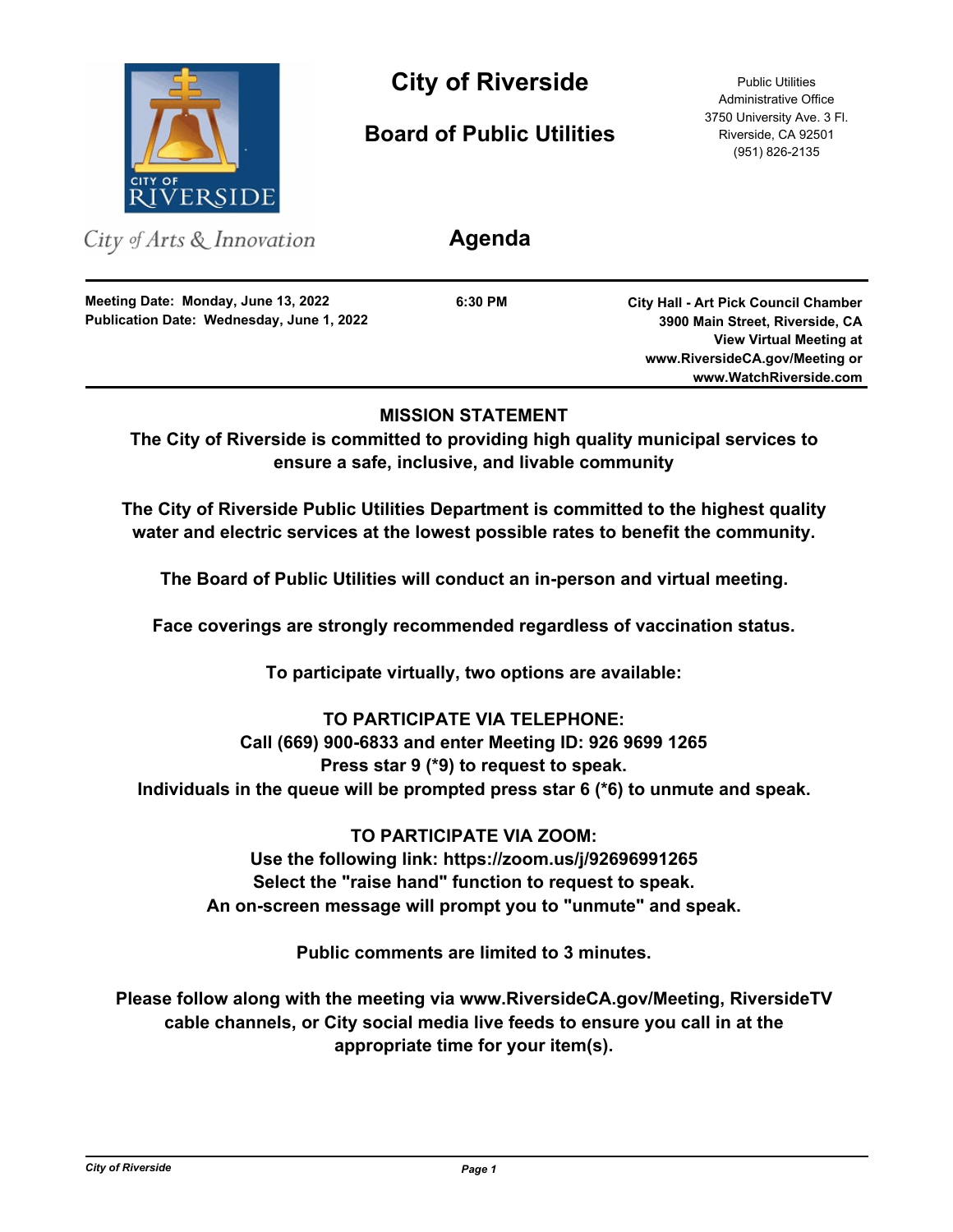**Public comments regarding items on this agenda or any matters within the jurisdiction of the Board of Public Utilities can be submitted by eComment at www.RiversideCA.gov/Meeting until two hours before the meeting. Email comments to City\_Clerk@riversideca.gov. \* \* \* \* \* \***

**Pursuant to the City Council Meeting Rules adopted by Resolution No. 23618, members of all Boards and Commissions and the public are reminded that they must preserve order and decorum throughout the meeting. In that regard, members of all Boards and Commissions, as well as the public participants are advised that any delay or disruption in the proceedings or a refusal to obey the orders of the City Council, Boards and commissions, or their presiding officer constitutes a violation of these rules.**

**The City of Riverside is committed to fostering a respectful workplace that requires all employees and external stakeholders to embrace a culture of transparency and inclusivity. This includes acceptable behavior from everyone; a workplace that provides dignity, respect, and civility to our employees, customers, and the public they serve. City meetings should be a place where all members of our community feel safe and comfortable to participate. While there could be a high level of emotion associated with topics on this agenda, the City would like to set the expectation that all members of the public use language appropriate to a collaborative, professional, and respectful public environment.**

**The City is resolute in its commitment to eliminate any form of harassment, discrimination, or retaliation in the workplace. The City maintains a zero-tolerance policy for harassment, discrimination, and retaliation in compliance with new harassment and discrimination laws.**

**\* \* \* \* \* \* \***

*LISTENING ASSISTIVE DEVICES are available for the hearing impaired--please see City Clerk. The City of Riverside wishes to make all of its public meetings accessible to the public. Upon request, this agenda will be made available in appropriate alternative formats to persons with disabilities, as required by 42 U.S.C. §12132 of the Americans with Disabilities Act of 1990. Any person with a disability who requires a modification or*  accommodation in order to participate in a meeting should direct such request to the *City's ADA Coordinator at 951-826-5427 at least 72 hours before the meeting, if possible. TTY users call 7-1-1 for telecommunications relay services (TRS).*

*Agenda related writings or documents provided to the Board are available in the Office of the City Clerk, at www.RiversideCA.gov/Meeting, and in the binder located near the entrance of the Art Pick Council Chamber.*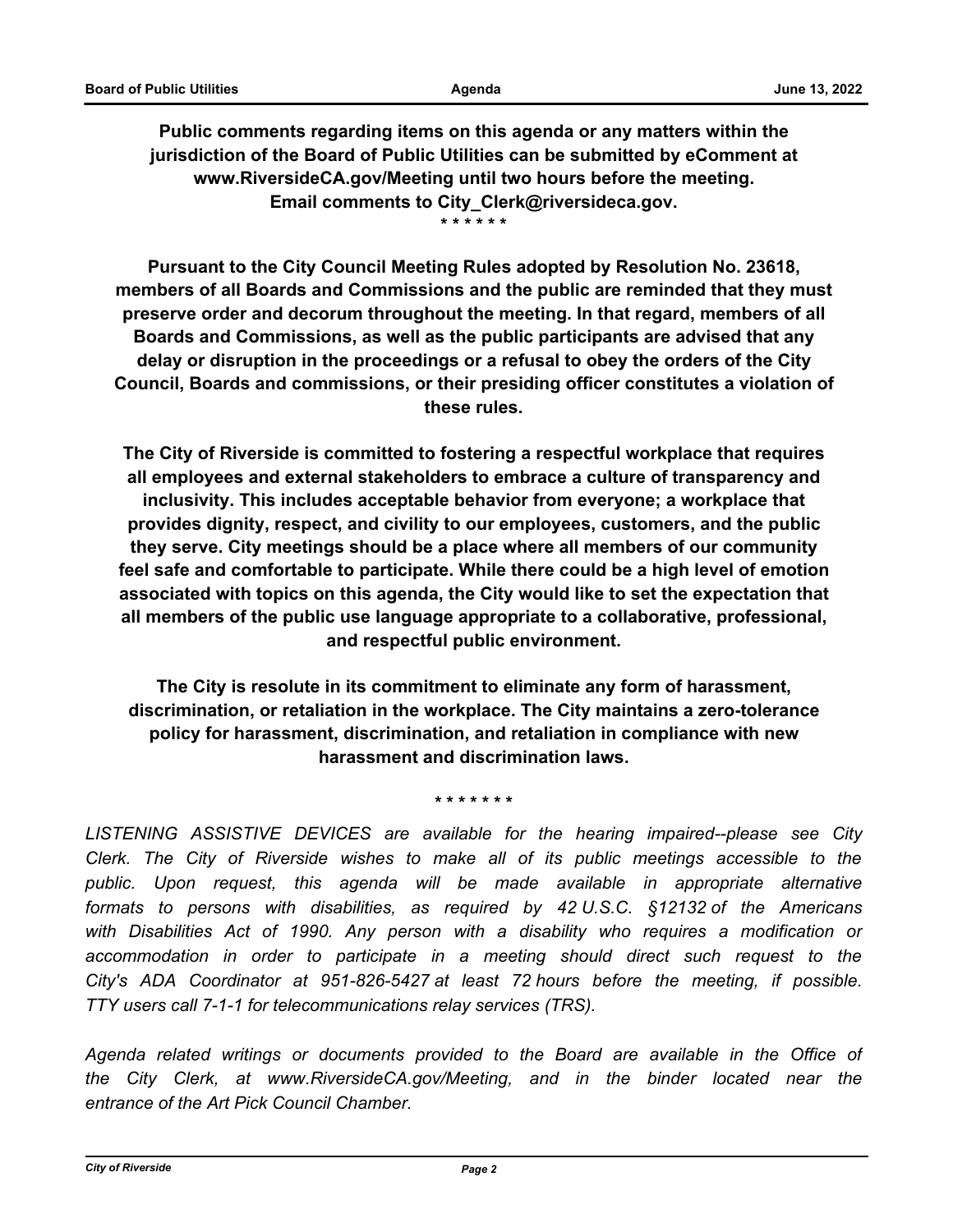PLEASE NOTE--The numerical order of items on this agenda is for convenience of *reference. Items may be taken out of order upon request of the Chair or Members of the Board.*

## **6:30 P.M.**

CHAIR CALLS MEETING TO ORDER

PLEDGE OF ALLEGIANCE TO THE FLAG

ROLL

#### PUBLIC COMMENT

*Audience participation is encouraged. Public comments are limited to 3 minutes.*

1 To comment on any matters within the jurisdiction of the Board of Public Utilities, you are invited to participate via telephone at (669) 900-6833 and enter Meeting ID: 926 9699 1265. Press \*9 to be placed in the queue to speak. Individuals in the queue will be prompted to unmute by pressing \*6 when you are ready to speak.

To participate via ZOOM, use the following link: https://zoom.us/j/92696991265, select the "raise hand" function to request to speak. An on-screen message will prompt you to "unmute" and speak.

2 Trujillo Water Company Shareholders Annual Agenda and Meeting

*Attachments:* [Trujillo Shareholder Meeting](http://riversideca.legistar.com/gateway.aspx?M=F&ID=1272b830-55fe-4f8d-9ba5-28bbf18bc7a3.pdf)

- 3 Trujillo Water Company Directors Annual Agenda and Meeting
- [Trujillo Director Meeting](http://riversideca.legistar.com/gateway.aspx?M=F&ID=cadb781b-ac7c-4c62-a990-04a0bce83ab3.pdf) **[Presentation](http://riversideca.legistar.com/gateway.aspx?M=F&ID=625e7023-52d5-4393-8c8e-b2a64aaa7848.pptx)** *Attachments:*

#### CONSENT CALENDAR

*All matters listed under the CONSENT CALENDAR are considered routine by the Board of Public Utilities and may be enacted by one motion in the form listed below. There will be no separate discussion of these items unless, before the Board of Public Utilities votes on the motion to adopt, Members of the Board of Public Utilities or the Public Utilities General Manager, or his designee, request specific items be removed from the Consent Calendar for separate action.*

4 Minutes of May 23, 2022

*Attachments:* [Minutes](http://riversideca.legistar.com/gateway.aspx?M=F&ID=397309a0-95a4-4f5f-8b93-b4f1f0043dcc.pdf)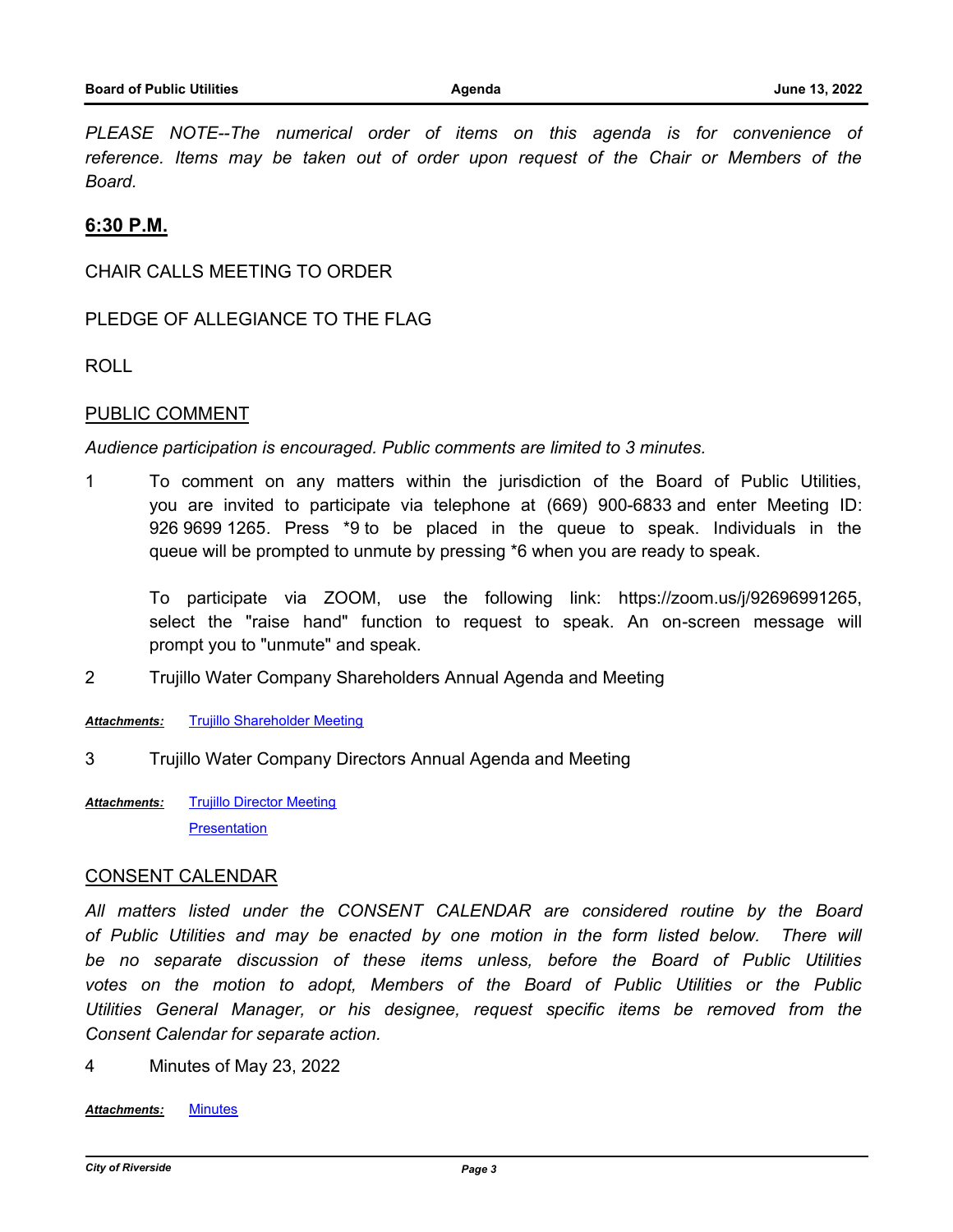5 Excuse absence of Board Member Wohlgemuth from May 9, 2022, meeting

*Attachments:* [Report](http://riversideca.legistar.com/gateway.aspx?M=F&ID=d83365f5-3952-4247-ba4e-e6f8434ea8a3.docx)

6 Approve Work Order 2125670 for total capital expenditure of \$84,000 from Public Utilities Electric Capital Account for Ramona Neighborhood Cable Replacement Project

**[Report](http://riversideca.legistar.com/gateway.aspx?M=F&ID=28138624-4592-4a42-a89b-a1c02a9534ae.docx) [Map](http://riversideca.legistar.com/gateway.aspx?M=F&ID=ebd992e2-1d0d-4fb6-b36e-2be998d69a18.pdf) [Presentation](http://riversideca.legistar.com/gateway.aspx?M=F&ID=c9855c73-2573-4bdf-bde7-1780d5339d1f.pdf)** *Attachments:*

7 Third Amendment to Professional Consultant Services Agreement with Wunderlich-Malec Engineering, Inc., Gilbert, Arizona, for \$180,000 for three years, for total amount of \$450,000 from Springs and Riverside Energy Resource Center (RERC) Professional Services Accounts for power plant control system engineering and consulting services at Springs and RERC Power Plants through July 1, 2025

[Report](http://riversideca.legistar.com/gateway.aspx?M=F&ID=4d3f8e27-5ef8-4654-a870-e93a3766c120.docx) *Attachments:*

> [Amendment to Agreement](http://riversideca.legistar.com/gateway.aspx?M=F&ID=4ba2e29c-82f3-48a8-a0a6-e324cdccc9dd.pdf) [Single Source Justification](http://riversideca.legistar.com/gateway.aspx?M=F&ID=9726e421-88ba-45bc-807a-610df3a53841.pdf) **[Presentation](http://riversideca.legistar.com/gateway.aspx?M=F&ID=7ff569c6-c759-4cd6-9713-54884f7664f1.pdf)**

#### DISCUSSION CALENDAR

*This portion of the Board of Public Utilities Agenda is for all matters where staff and public participation is anticipated. Public comments are limited to 3 minutes. Via phone: Press \*9 to be placed in the queue to speak when the discussion item is called. Via Zoom: Select the "raise hand" function to request to speak. An on-screen message will prompt you to "unmute" and speak.*

8 Use of allowance value and proceeds of Greenhouse Gas Allowances update

**[Report](http://riversideca.legistar.com/gateway.aspx?M=F&ID=c9083a2d-6fdd-484c-9494-37526205356c.docx) [Policy](http://riversideca.legistar.com/gateway.aspx?M=F&ID=124d210a-1259-49a2-b536-9cdd8bc78162.pdf) [Presentation](http://riversideca.legistar.com/gateway.aspx?M=F&ID=b799826a-7f77-44ef-a321-4b17ed14b865.pdf)** *Attachments:*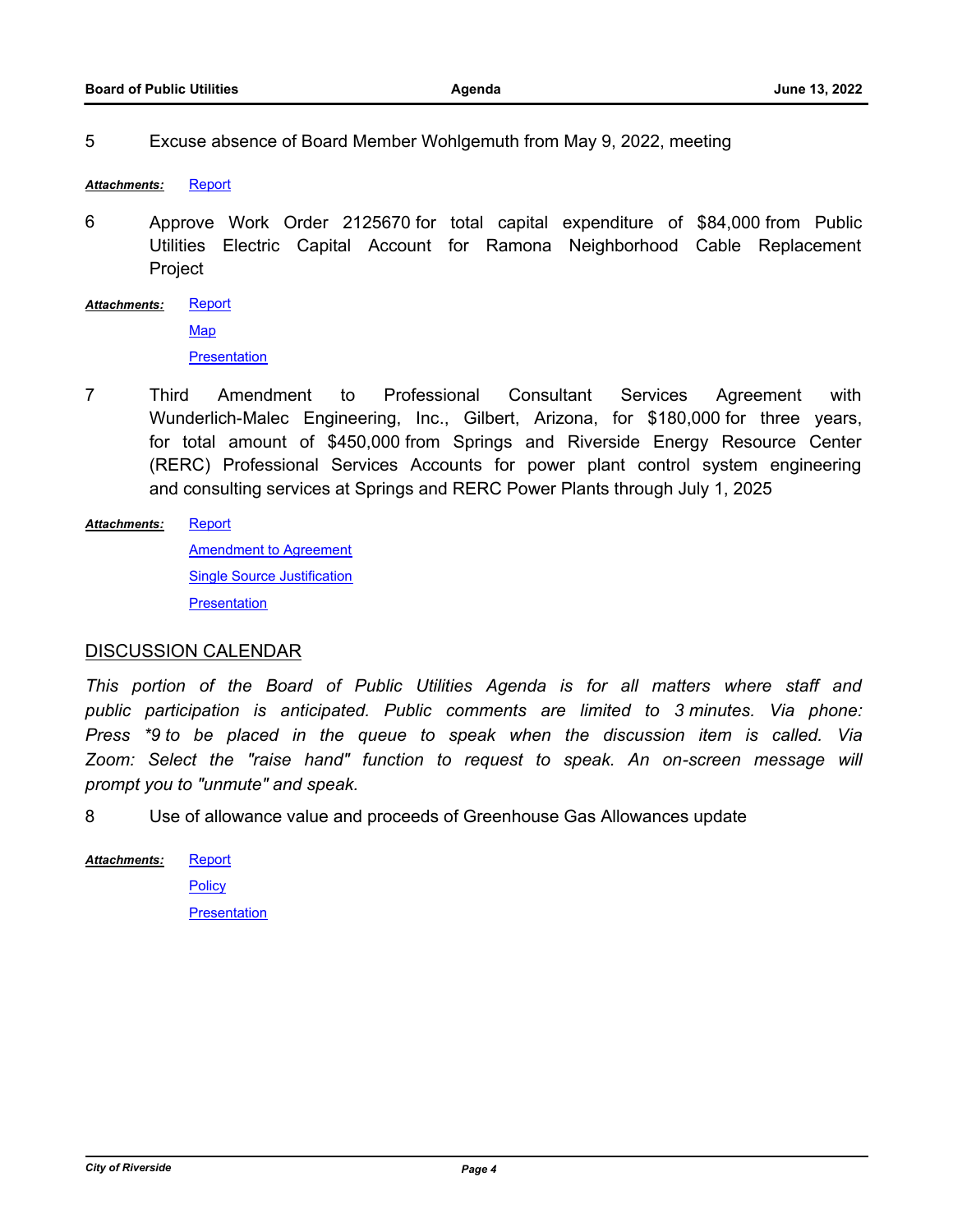9 Professional Services Agreement from Request For Proposals 2030 with Carollo Engineers, Inc., for not-to-exceed \$239,212 from Public Utilities Water Recycled Water Account for 2022 Non-Potable and Recycled Water Master Plan - Approve capital expenditure for Work Order 2115050 for total project cost of \$300,000

**[Report](http://riversideca.legistar.com/gateway.aspx?M=F&ID=135012db-a0cc-4c37-a57b-efccfb2f349f.docx) [Agreement](http://riversideca.legistar.com/gateway.aspx?M=F&ID=e7c758da-6a62-4809-a715-2c3e7f67b8be.pdf)** [Award Recommendation](http://riversideca.legistar.com/gateway.aspx?M=F&ID=5aadf1ce-02a9-42ca-8e22-1d0bf0dc1ac7.pdf) **[Presentation](http://riversideca.legistar.com/gateway.aspx?M=F&ID=538278f7-eee7-4ab2-b85f-c8a3c07c1568.pdf)** *Attachments:*

10 Recommend City Council implement actions in compliance with State Water Resources Control Board's Emergency Drought Regulations

**[Report](http://riversideca.legistar.com/gateway.aspx?M=F&ID=1b6bc360-1031-4b2d-9a26-d10fb1d5a4ac.docx)** [State Water Resources Control Board's Emergency Regulation](http://riversideca.legistar.com/gateway.aspx?M=F&ID=28cb74c8-71a4-402f-b86b-4c09ca746017.pdf) [Water Shortage Contingency Plan](http://riversideca.legistar.com/gateway.aspx?M=F&ID=8b5feae0-e715-4675-a730-736167036eb2.pdf) **[Presentation](http://riversideca.legistar.com/gateway.aspx?M=F&ID=bfda7357-5c00-44c9-af6c-a3ad367745b4.pdf)** *Attachments:*

## CLOSED SESSION

*The Board of Public Utilities may adjourn to the below listed Closed Session at their convenience during this Board of Public Utilities meeting.*

11 Pursuant to Government Code §54956.8 to instruct City's Negotiator, City Manager, regarding price and terms for Second Amendment to the Lease Agreement of 3750 University Avenue, Suite 125, Riverside, CA 92501, APN: 215-371-005, by The IG Group, LLC operating as a Slater's 50/50 location; Ivan Garcia, Negotiator

*Attachments:* [Report](http://riversideca.legistar.com/gateway.aspx?M=F&ID=598d1153-298a-40c4-926a-1d5ebcfa32f7.doc)

## BOARD MEMBER/STAFF COMMUNICATIONS

- 12 City Attorney report on Closed Session discussion
- 13 Systematic reporting on meetings, conferences, and seminars by Board members and/or staff
- 14 Items for future Board of Public Utilities consideration as requested by members of Board of Public Utilities

#### GENERAL MANAGER'S REPORT

15 Impact of COVID-19 Pandemic and Emergency Orders update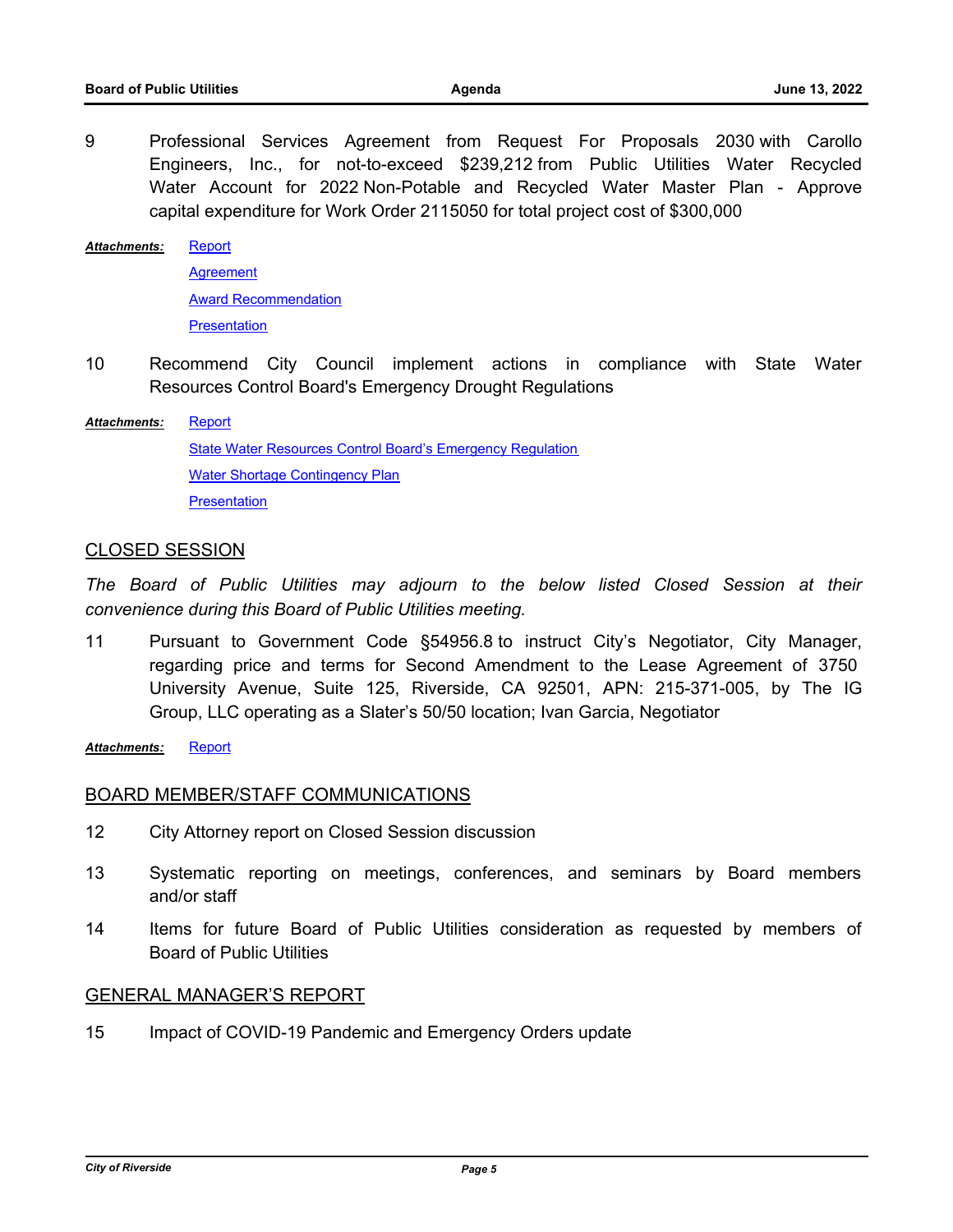| 16                  | WA-12 Agricultural Service Water Rate report - April 30, 2022 |                                                                |  |
|---------------------|---------------------------------------------------------------|----------------------------------------------------------------|--|
| Attachments:        |                                                               | Report                                                         |  |
|                     |                                                               | <b>Charts</b>                                                  |  |
| 17                  | Customer Engagement Program updates through April 2022        |                                                                |  |
| <b>Attachments:</b> |                                                               | Report                                                         |  |
| 18                  |                                                               | Contracts executed not requiring Board approval - April 2022   |  |
| Attachments:        |                                                               | Report                                                         |  |
| 19                  |                                                               | Electric Consultant Panel updates - March 31, 2022             |  |
| Attachments:        |                                                               | Report                                                         |  |
|                     |                                                               | <b>Charts</b>                                                  |  |
| 20                  |                                                               | Power and Water Supply Reports - April 2022                    |  |
| Attachments:        |                                                               | <b>Power Supply Report</b>                                     |  |
|                     |                                                               | Chart 1                                                        |  |
|                     |                                                               | Chart 2                                                        |  |
|                     |                                                               | Chart 3                                                        |  |
|                     |                                                               | Chart 4                                                        |  |
|                     |                                                               | Chart 5                                                        |  |
|                     |                                                               | <b>Water Supply Report</b>                                     |  |
|                     |                                                               | <b>Water Charts</b>                                            |  |
| 21                  |                                                               | Southern California Public Power Authority agendas and minutes |  |
| Attachments:        |                                                               | SCPPA Agenda 04-13-22                                          |  |
|                     |                                                               | SCPPA Agenda 04-21-22                                          |  |
|                     |                                                               | <b>SCPPA Special Agenda 05-11-22</b>                           |  |
|                     |                                                               | SCPPA Special Agenda 05-19-22                                  |  |
|                     |                                                               | SCPPA Minutes 03-17-22                                         |  |
| 22                  | Upcoming Board and City Council meetings                      |                                                                |  |
| Attachments:        |                                                               | <b>Upcoming Meetings</b>                                       |  |

- 23 Electric/Water Utility Acronyms
- *Attachments:* [Acronyms](http://riversideca.legistar.com/gateway.aspx?M=F&ID=8c4f33d9-308d-4216-adbd-37097ed67dcd.pdf)